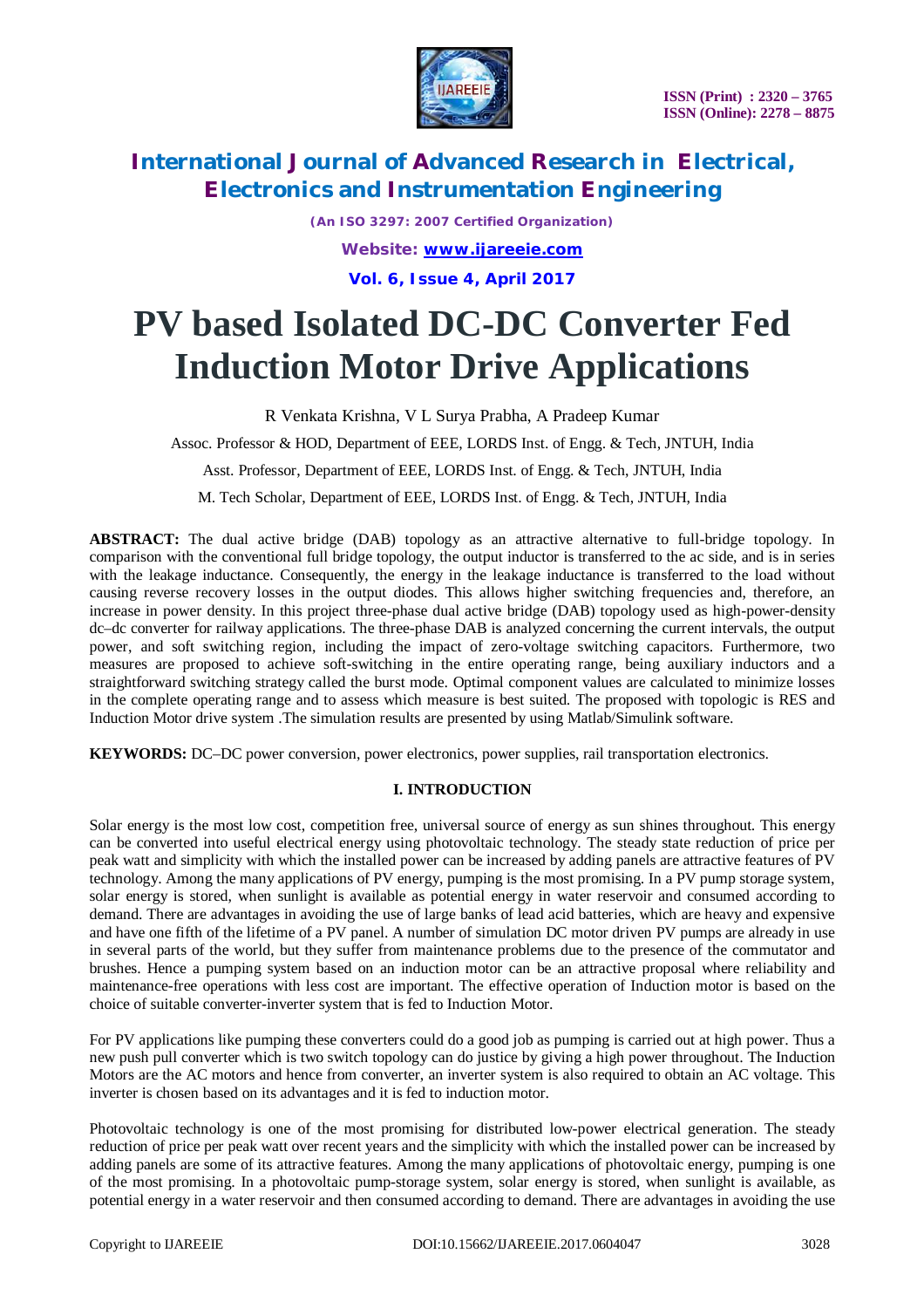

*(An ISO 3297: 2007 Certified Organization)*

#### *Website: [www.ijareeie.com](http://www.ijareeie.com)*

### **Vol. 6, Issue 4, April 2017**

of large banks of lead-acid batteries, which are heavy and expensive and have one-fifth of the lifetime of a photovoltaic panel. It is important, however, that the absence of batteries does not compromise the efficiency of the end-to-end power conversion chain, from panels to mechanical pump. Photovoltaic panels require specific control techniques to ensure operation at their maximum power point (MPP). Impedance matching issues mean that photovoltaic arrays may operate more or less efficiently, depending on their series/parallel configuration.

#### **II. TOPOLOGY OVERVIEW**

The field of high-power-density dc–dc converters has been addressed often in the last decades. From the beginning, the conventional full-bridge converter topology has been the preferred choice to realize a high-power dc–dc converter [1].However, due to problems with the leakage inductance of the transformer and, consequently, reverse recovery losses of the output diodes, the maximum switching frequency is limited. To solve this problem, several solutions were presented, including active clamps and/or auxiliary circuits [2]–[4]. These solutions enable higher switching frequencies at the expense of additional components and could lead to higher device stress. The additional components impede the increase in power density and increased complexity, while the efficiency is often not better compared to other zero-voltage switching (ZVS) and zero-current switching (ZCS) techniques. Resonant converter topologies offer possibilities for ZVS or ZCS, enabling high efficiencies and power densities [5]–[7]. The series resonant or LLC converter provides a load independent operating point with unity voltage gain at a switching frequency near the resonance frequency [6], [8]–[10]. However, this load independent operating point is lost when the input and/or output voltage changes, and switching frequency control is necessary to regulate the output voltage. Therefore, a boost converter can be used to regulate the input voltage in order to guarantee operation in the load independent operating point [10], [11]. Alternatively, the resonance circuit can be influenced by a switch-controlled capacitor, resulting in fixed frequency operation [12]. Despite the provided solutions, the LLC converter still suffers from high rms phase currents, requiring a relatively large series resonant capacitor that leads to a decreased power density. The additional boost converter or switch-controlled capacitor also deteriorates the power density and efficiency.

The dual active bridge (DAB) topology introduced in [1]is an attractive alternative to the problems with the classical full-bridge topology. In comparison with the conventional full bridge topology, the output inductor is transferred to the ac side, and is in series with the leakage inductance. Consequently, the energy in the leakage inductance is transferred to the load without causing reverse recovery losses in the output diodes. This allows higher switching frequencies and, therefore, an increase in power density. Furthermore, the use of an active output bridge also increases the power density of the transformer [1]. When the desired inductance can be incorporated in the transformer, again the power density can be increased. In [13], very high power densities, up to 11.13kW/L, are reported. A three-phase DAB, also proposed in [1], has some advantages in comparison to the single-phase DAB. The three-phase DAB has lower turn-off currents in the switches and lower rms currents per phase. Also, the VA ratings for the input and output filters are significantly lower and can even go to zero due to the three-phase characteristics. Besides the lower VA ratings, the effective ripple frequency of the filter currents is three times higher, allowing to use smaller filters. Compared to the single-phase DAB, the currents through the transformer windings are much more sinusoidal, resulting in reduced high frequency losses in the transformers [14]. A comprehensive comparison of single-phase and three-phase DAB topologies is given in [1].Both the single-phase and three-phase DAB topologies suffer from a limited soft-switching range in case the input voltage and the reflected output voltage are not equal. For the single-phase DAB, there exist switching strategies or modulation schemes for increasing the soft-switching range. These are described. Here, the soft-switching operating range is increased and also the overall efficiency can be increased with a minimum loss modulation strategy. The threephase DAB does not possess these advantageous switching possibilities. The phase shift angle φ between the bridge voltage is the only control variable as the symmetrical properties of the three-phase system have to be maintained [14].Although the three-phase DAB has less switching possibilities, compared to the single-phase DAB, and includes four extra switches, the topology has the most preferred properties for designing a high-power density isolated dc–dc converter. It has the lowest component ratings and is capable of achieving higher output powers with possibly the highest power density. For APU applications in light rail vehicles, high-power capability and power density are decisive. Therefore, the three phase DAB topology is selected in this study.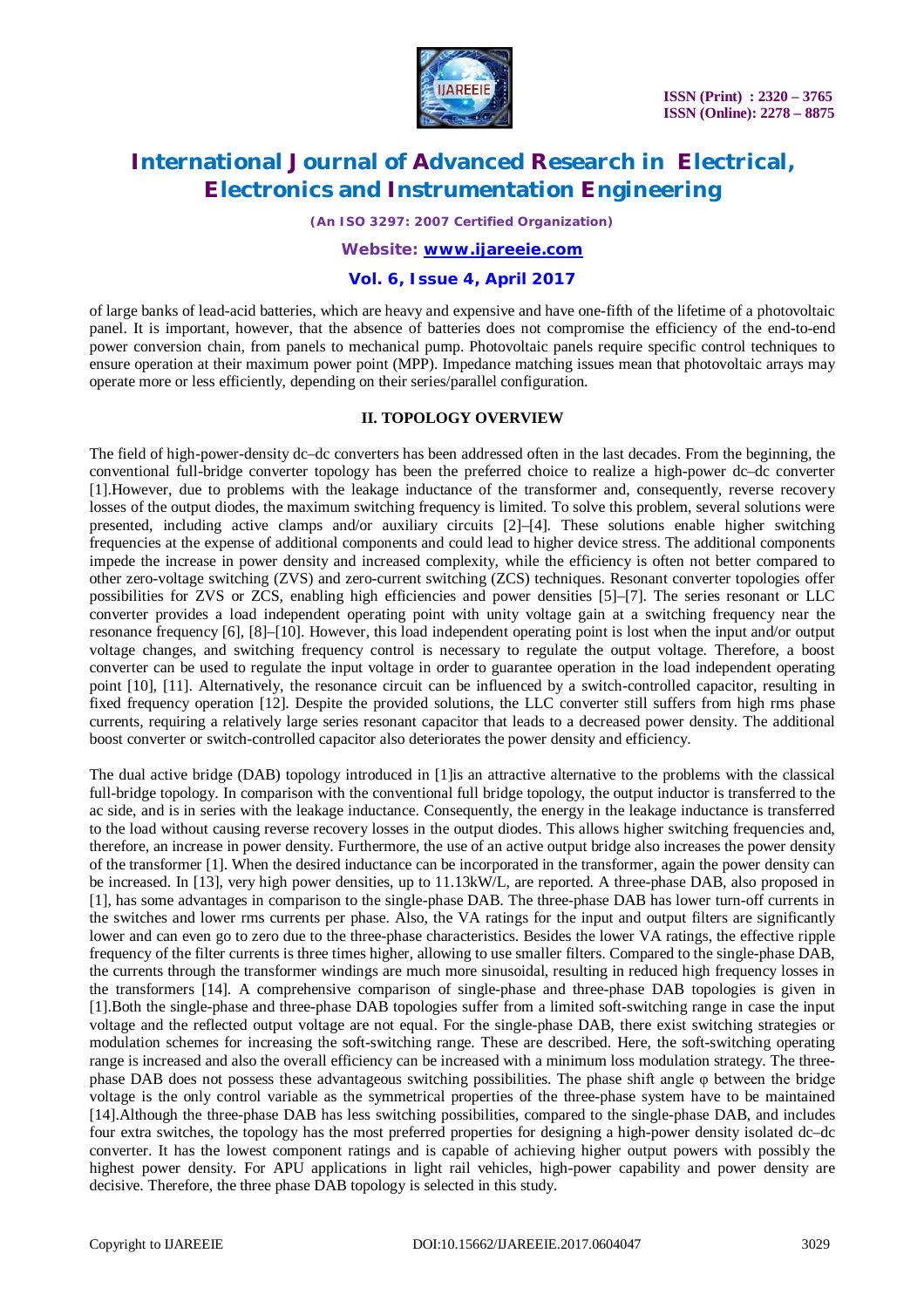

*(An ISO 3297: 2007 Certified Organization)*

### *Website: [www.ijareeie.com](http://www.ijareeie.com)*

#### **Vol. 6, Issue 4, April 2017**

#### **III. THREE-PHASE DAB DC–DC CONVERTER**

The three-phase DAB, shown in Fig. 1(a), consists of two three-phase bridges coupled with a three-phase transformer connected in Y–Y. The bridges are operated in six-step mode at a constant frequency. By applying a phase shift between the input and Output Bridge, the power flow can be controlled. Because the converter is symmetrical from input to output, bidirectional power flow is possible. The transformer leakage inductances are used as current transfer elements and, therefore, not considered as parasitic. If the magnetizing inductance Lm is neglected, an equivalent circuit can be used for analysis. In this circuit, only the total leakage inductance Ls seen from the primary side is connected between the phase legs from the input and output bridge. The corresponding idealized waveforms are shown in Fig. 1(b).

#### *A. Analysis*

To analyze the soft-switching region, the current of phase A is defined for the first six intervals as depicted in Fig. 1(b). The current iA in the different intervals is given in (3) for phase shifts of  $0 \le \varphi \le \pi 3$ . For phase shifts of  $\pi 3 \le \varphi \le 23\pi$ , a second set of equations, not given here, is utilized for further analysis of the soft-switching region. The magnetizing inductance Lm of the transformer is neglected in the analysis. Furthermore, the angular frequency is defined as  $\omega$  = 2πfs, with fs the switching frequency in Hertz. The transformer's leakage inductance is indicated with Ls and the input and output voltages are defined as Vi and Vo, respectively. The reflected output voltage is given by Vo= VoN, with N the turns ratio of the transformer. Because the phase current is symmetric, the current iA(0) can be found by solving the set of equations, assuming steady-state



Fig.1. Three-phase DAB. (a) Topology. (b) Idealized waveforms, gating signals can be found in [1].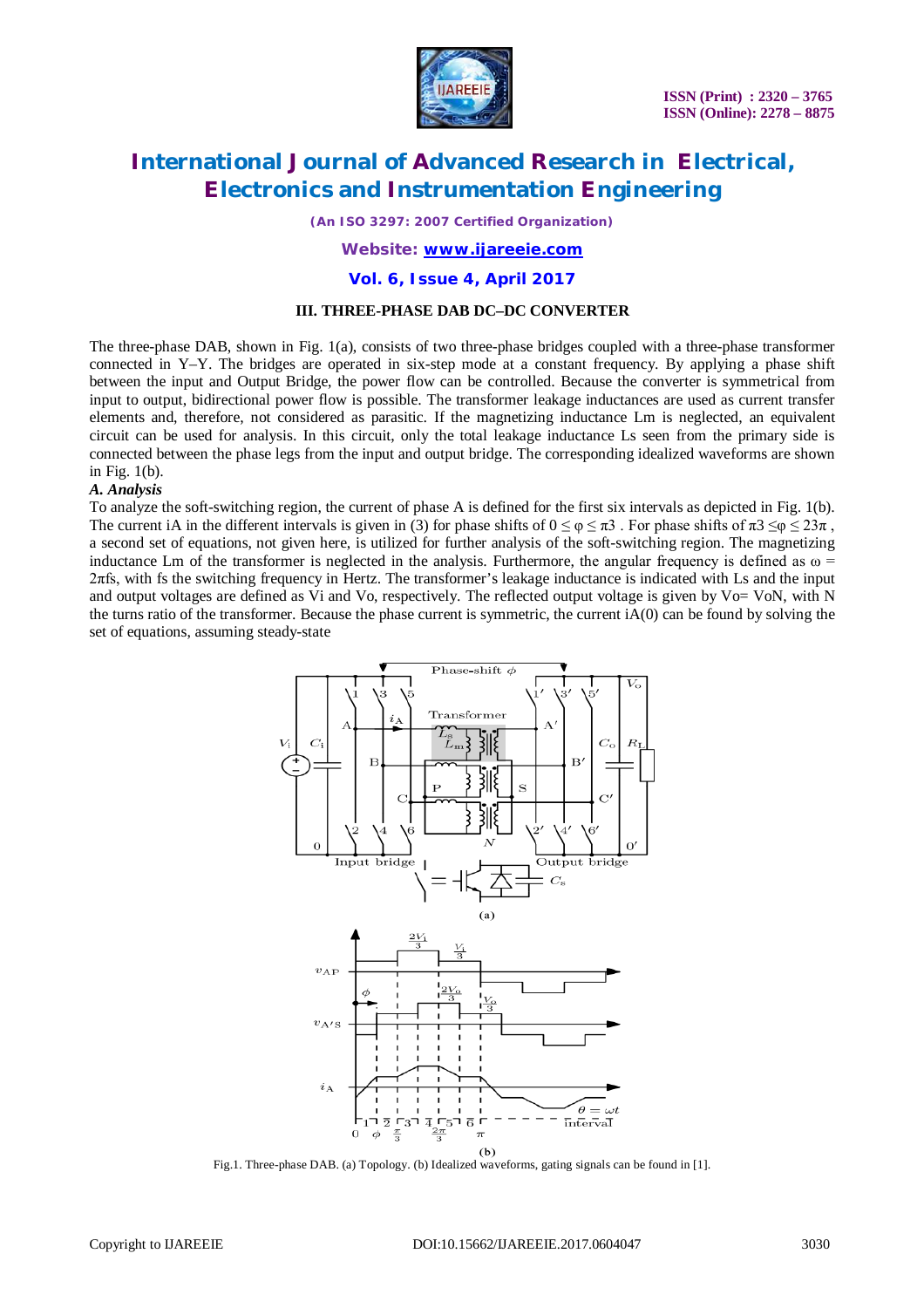

*(An ISO 3297: 2007 Certified Organization)*

*Website: [www.ijareeie.com](http://www.ijareeie.com)*

**Vol. 6, Issue 4, April 2017**

Condition iA(0) =  $-iA(\pi)$ . This results in

$$
i_{A}(0) = \frac{1}{3\omega L_{s}} \left[ \frac{2\pi}{3} (V'_{o} - V_{i}) - V'_{o} \phi \right]
$$
 (1)

#### *B. Output Power*

Under the assumption of a lossless converter, the output power Po can be found with

$$
P_{\rm o} = P_{\rm i} = \frac{3}{\pi} \int_0^{\pi} v_{\rm AP}(\theta) i_{\rm A}(\theta) d\theta \tag{2}
$$

$$
i_{A}(\theta) = \begin{cases} i_{A}(0) + \frac{V_{1} + V_{1}'}{3\omega L_{n}}\theta & \forall \quad 0 \leq \theta \leq \phi & \text{interval 1} \\ i_{A}(\phi) + \frac{V_{1} - V_{n}'}{3\omega L_{n}}(\theta - \phi) & \forall \quad \phi \leq \theta \leq \frac{\pi}{3} & \text{interval 2} \\ i_{A}(\frac{\pi}{3}) + \frac{2V_{1} - V_{n}'}{3\omega L_{n}}(\theta - \frac{\pi}{3}) & \forall \quad \frac{\pi}{3} \leq \theta \leq \frac{\pi}{3} + \phi & \text{interval 3} \\ i_{A}(\frac{\pi}{3} + \phi) + \frac{2V_{1} - 2V_{n}'}{3\omega L_{n}}(\theta - \frac{\pi}{3} - \phi) & \forall \quad \frac{\pi}{3} + \phi \leq \theta \leq \frac{2\pi}{3} & \text{interval 4} \\ i_{A}(\frac{2\pi}{3}) + \frac{V_{1} - 2V_{n}'}{3\omega L_{n}}(\theta - \frac{2\pi}{3}) & \forall \quad \frac{2\pi}{3} \leq \theta \leq \frac{2\pi}{3} + \phi & \text{interval 5} \\ i_{A}(\frac{2\pi}{3} + \phi) + \frac{V_{1} - V_{n}'}{3\omega L_{n}}(\theta - \frac{2\pi}{3} - \phi) & \forall \quad \frac{2\pi}{3} + \phi \leq \theta \leq \pi & \text{interval 6} \end{cases}
$$
\n(3)

Finally, the expression of the output power for  $0 \le \varphi \le 23\pi$  is

$$
P_{\rm o} = \begin{cases} \frac{V_{\rm i} V_{\rm o}'}{\omega L_{\rm s}} \phi \left[ \frac{2}{3} - \frac{\phi}{2\pi} \right] & \text{for } 0 \le \phi \le \frac{\pi}{3} \\ \frac{V_{\rm i} V_{\rm o}'}{\omega L_{\rm s}} \left[ \phi - \frac{\phi^2}{\pi} - \frac{\pi}{18} \right] & \text{for } \frac{\pi}{3} \le \phi \le \frac{2\pi}{3} \end{cases} \tag{4}
$$

#### *C. Soft-Switching Region*

Minimizing the switching losses is the key to achieve a high switching frequency. The turn-on losses are of main interest because excessive losses in the switch and the anti parallel diode can arise when the anti parallel diodes experience the reverse recovery process. The input bridge faces this problem when  $iA(0) > 0$ . Therefore, the current has to fulfill  $iA(0) \leq 0$  to ensure soft-switching in the input bridge. During the switching transient, the current iA is considered constant. Rewriting (1)to the required constraint gives the phase shift for ensuring soft turn-on of the switches in the input bridge, this is found to be

$$
\phi_{\rm i} \ge \frac{2\pi (V_{\rm o}' - V_{\rm i})}{3V_{\rm o}'}
$$

A similar derivation can be made for the output bridge, where the output bridge is soft-switching for  $iA(\varphi) \ge 0$ . Using (3) and(1) gives the required phase shift to ensure soft turn-on of the switches in the output bridge, resulting in

$$
\phi_{\rm o} \ge \frac{2\pi (V_{\rm i} - V_{\rm o}^{\prime})}{3V_{\rm i}}\tag{6}
$$

*1) Impact of ZVS Capacitors:* ZVS capacitors, or snubber capacitors, are used to reduce turn-off losses. These are connected in parallel to the switches and supplement the output capacitance, as can be seen in Fig. 1(a). After a switch turns OFF, there is a small blanking time to before the opposite switch of the same leg turns on. During tb, the current commutates to the ZVS capacitors and divides equally over the two capacitors of the phase leg. In this transition, one capacitor is charged while the other is discharged. This implies that the load current must be high enough to enable a full charge or discharge of the ZVS capacitors for a given tb. Assuming a constant current during the switching transient, the soft-switching constraint for enabling of turn-on of the switches in the input bridge is changed to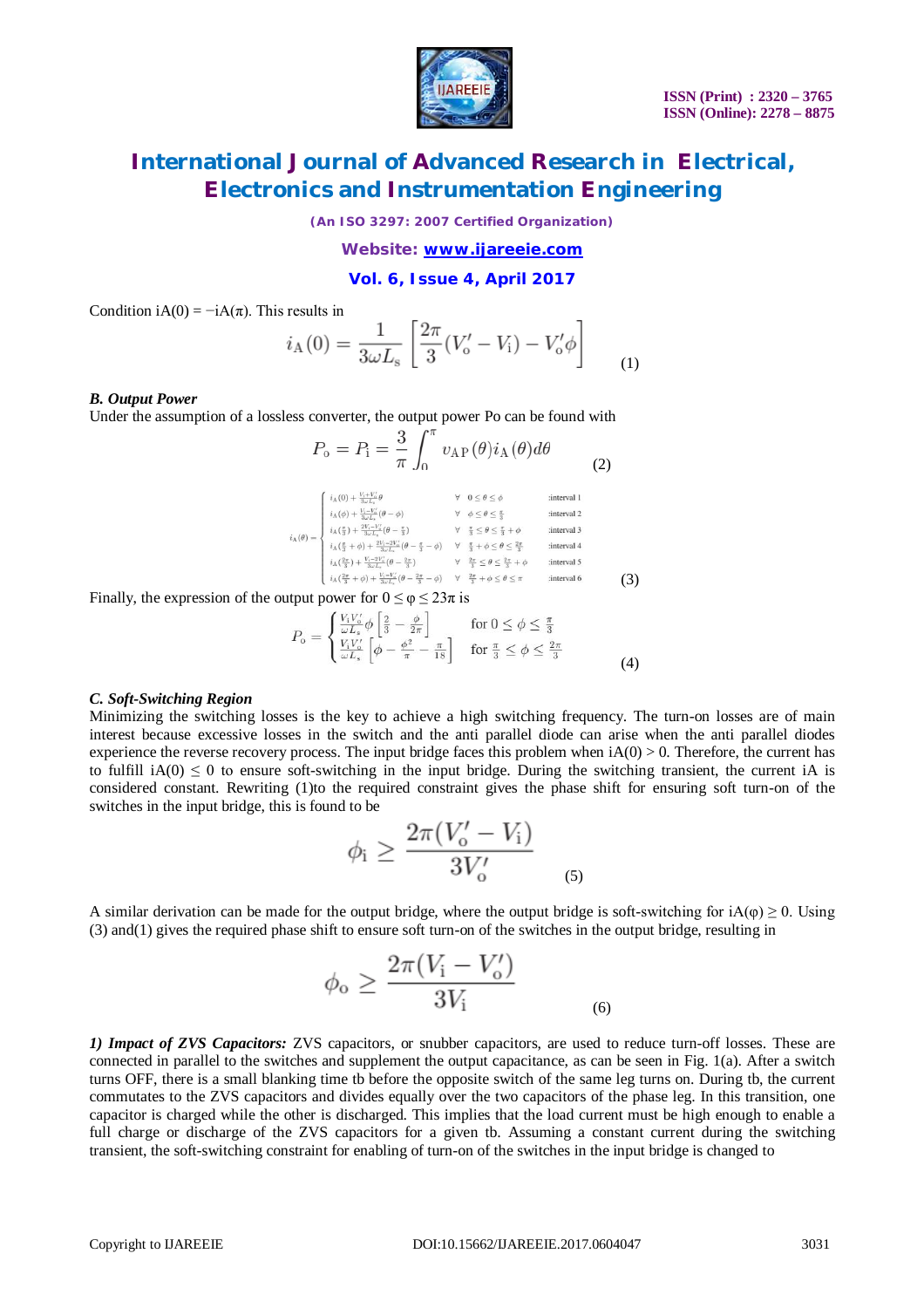

*(An ISO 3297: 2007 Certified Organization)*

*Website: [www.ijareeie.com](http://www.ijareeie.com)*

**Vol. 6, Issue 4, April 2017**

$$
i_{A}(0) + \frac{2C_{s}V_{i}}{t_{b}} \le 0
$$
 (7)

and for the output bridge to

$$
i_{\rm A}(\phi) - \frac{2C_{\rm s}V_{\rm o}}{t_{\rm b}N} \ge 0
$$
 (8)

 $\sim$   $\sim$   $\sim$   $\sim$ 

Where Cs represents a ZVS capacitor connected in parallel to the switch, and tb is a fixed blanking time. A more accurate, current depending charge-based ZVS analysis is reported. However, to investigate the impact of the ZVS capacitors and approximate the soft-switching region, the presented current based method is sufficient. Solving (7) and (8) for the phase-shift φ gives the soft switching region for the input bridge and the output bridge, respectively. These are given by

$$
\phi_{\rm i} \ge \frac{2\pi_{i}(V_{\rm o}' - V_{\rm i})}{3V_{\rm o}'} + \frac{2C_{\rm s}V_{\rm i}}{V_{\rm o}'t_{\rm b}} 3\omega L_{\rm s}
$$
\n
$$
\phi_{\rm o} \ge \frac{2\pi(V_{\rm i} - V_{\rm o}')}{3V_{\rm i}} + \frac{2C_{\rm s}V_{\rm o}}{V_{\rm i}t_{\rm b}N} 3\omega L_{\rm s}
$$
\n(10)

#### *D. Extension of the Soft-Switching Region*

Auxiliary power converters for railway applications have to be able to operate from no-load to full-load conditions over the whole input voltage range. This means that the converter has to operate outside the soft-switching region. Therefore, two methods to extend the soft-switching operation of the converter have been investigated.

*1) Auxiliary Inductors:* The first method is based on adding reactive currents to fully charge or discharge the ZVS capacitors during the switching transient. The reactive currents are injected with three star-connected auxiliary inductors per bridge. This has the same effect as the magnetizing inductances of the transformers, which are also connected in star. However, separate auxiliary inductors are preferred to have more design flexibility. The peak current, injected by the auxiliary inductors during the switching transient, is calculated from the voltage waveforms shown in Fig. 1(b). For the input bridge, the peak current is calculated as

$$
\hat{i}_{a-i} = \frac{2\pi V_i}{9\omega L_{a-i}}
$$
\n(11)

and for the output bridge as

$$
\hat{i}_{a-o} = \frac{2\pi V_o}{9\omega L_{a-o}N}
$$
 (12)

Next, the soft-switching constraints from (7) and (8) can be extended to

$$
i_{A}(0) + \frac{2C_{s}V_{i}}{t_{b}} - \frac{2\pi V_{i}}{9\omega L_{a-i}} \leq 0
$$
\n(13)

and for the output bridge to

$$
i_{A}(\phi) - \frac{2C_{s}V_{o}}{t_{b}N} + \frac{2\pi V_{o}}{9\omega L_{a-o}N} \ge 0
$$
\n(14)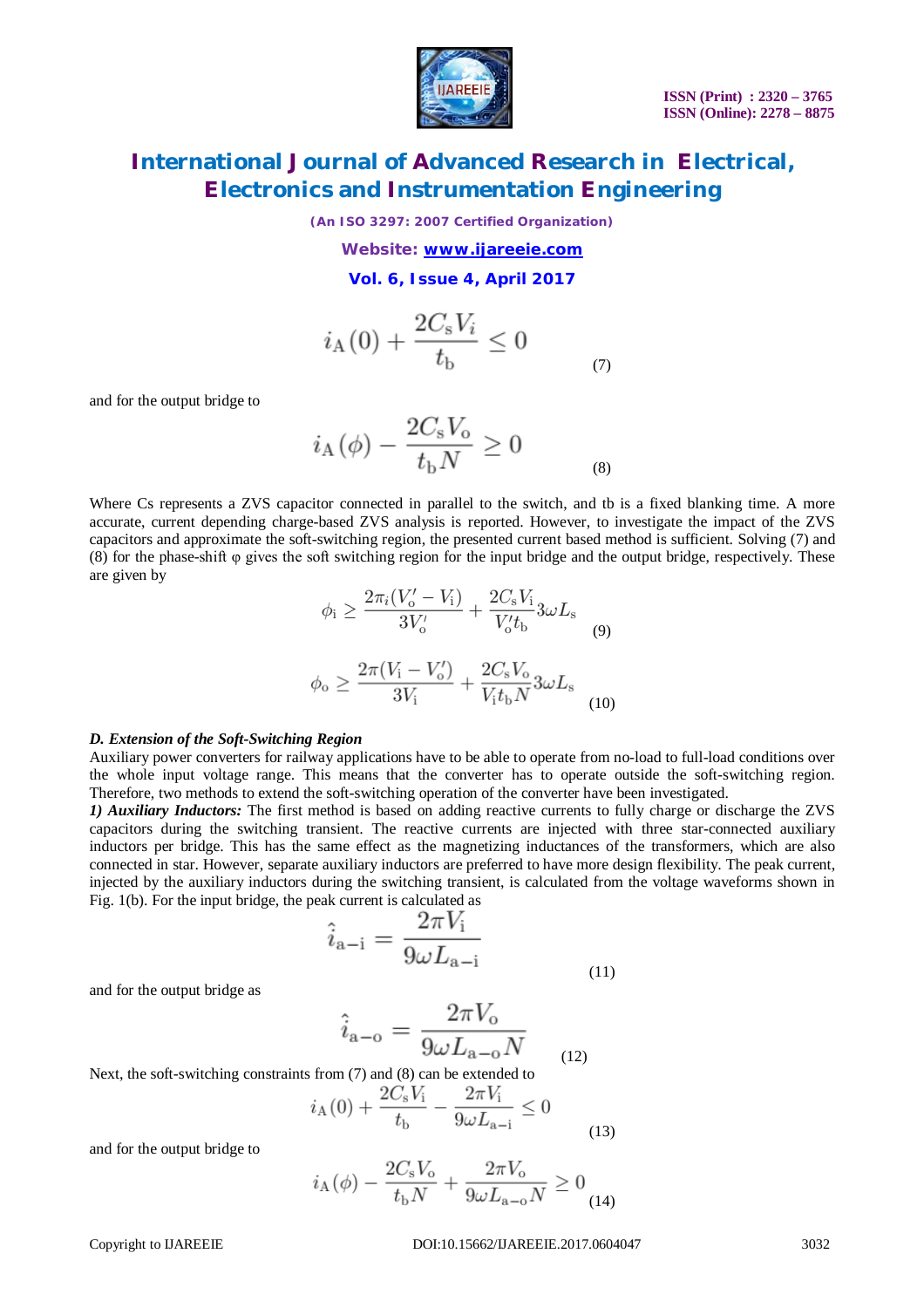

*(An ISO 3297: 2007 Certified Organization)*

#### *Website: [www.ijareeie.com](http://www.ijareeie.com)*

### **Vol. 6, Issue 4, April 2017**

Then, the soft-switching region can be calculated with the minimum phase shift for the input bridge

$$
\phi_{\rm i} \ge \frac{2\pi (V_{\rm o}' - V_{\rm i})}{3V_{\rm o}'} + \frac{2C_{\rm s}V_{\rm i}}{V_{\rm o}'t_{\rm b}} 3\omega L_{\rm s} - \frac{2\pi V_{\rm i}L_{\rm s}}{3V_{\rm o}'L_{\rm a-i}} \tag{15}
$$

and for the output bridge

$$
\phi_{o} \ge \frac{2\pi (V_{i} - V_{o}')}{3V_{i}} + \frac{2C_{s}V_{o}}{V_{i}t_{b}N}3\omega L_{s} - \frac{2\pi V_{o}L_{s}}{3V_{i}L_{a-o}N}
$$
\n(16)

As shown with (15) and (16), the auxiliary inductance decreases the required phase-shift for operating in a softswitching manner. To achieve soft-switching in the whole operating range,(15) and (16) should be solved for zero phase-shift, i.e., no-load condition. The corresponding values. For relatively low- and high-input voltages, the required values for La−i and La−o are low and, therefore, also causing high reactive currents. The use of auxiliary inductors presents a clear disadvantage due to the reduced efficiency and power density.

2) **Burst Mode:** The second method does not use any extra components but relies on a straightforward switching strategy. When the required output power Po is lower than the minimum load for soft switching, the converter switches from continuous mode to burst mode. In the burst mode, the converter operates with an output power Pb high enough to enable soft-switching .An example of the burst mode with the corresponding waveforms is shown in Fig. 2(a). The average output power is defined as

$$
\langle p_{o}\rangle = \frac{n}{m}P_{b}, \qquad \forall \quad 1 \le n \le m \tag{17}
$$

Where n is the amount of switching cycles operating with po =Pb and m is the total amount of switching cycles of one burst cycle. The value of Pb depends on the soft-switching region of the converter. When  $nTs < t \le mTs$ , the output power po = 0 W, thus the output capacitor delivers the required current to the load, introducing a small voltage ripple. The output voltage ripple can be calculated with

$$
\Delta v_{\rm o} = \frac{I_{\rm o} \Delta t}{C_{\rm o}} \tag{18}
$$

Where Io = <po > Vo=nPbmVo and  $\Delta t$  = m−nfs . This results in

$$
\Delta v_{\rm o} = \frac{n(m-n)P_{\rm b}}{mV_{\rm o}C_{\rm o}f_{\rm s}}\tag{19}
$$

An example of the output voltage ripple with  $n \ge 2$  is shown in Fig. 2(b).



Fig. 2. Burst-mode waveforms. (a) Burst-mode definitions. (b) Output voltage ripple with  $n \ge 2$ , Pb = 80 kW, Vo = 600 V, Co = 1 mF, and fs = 20 kHz.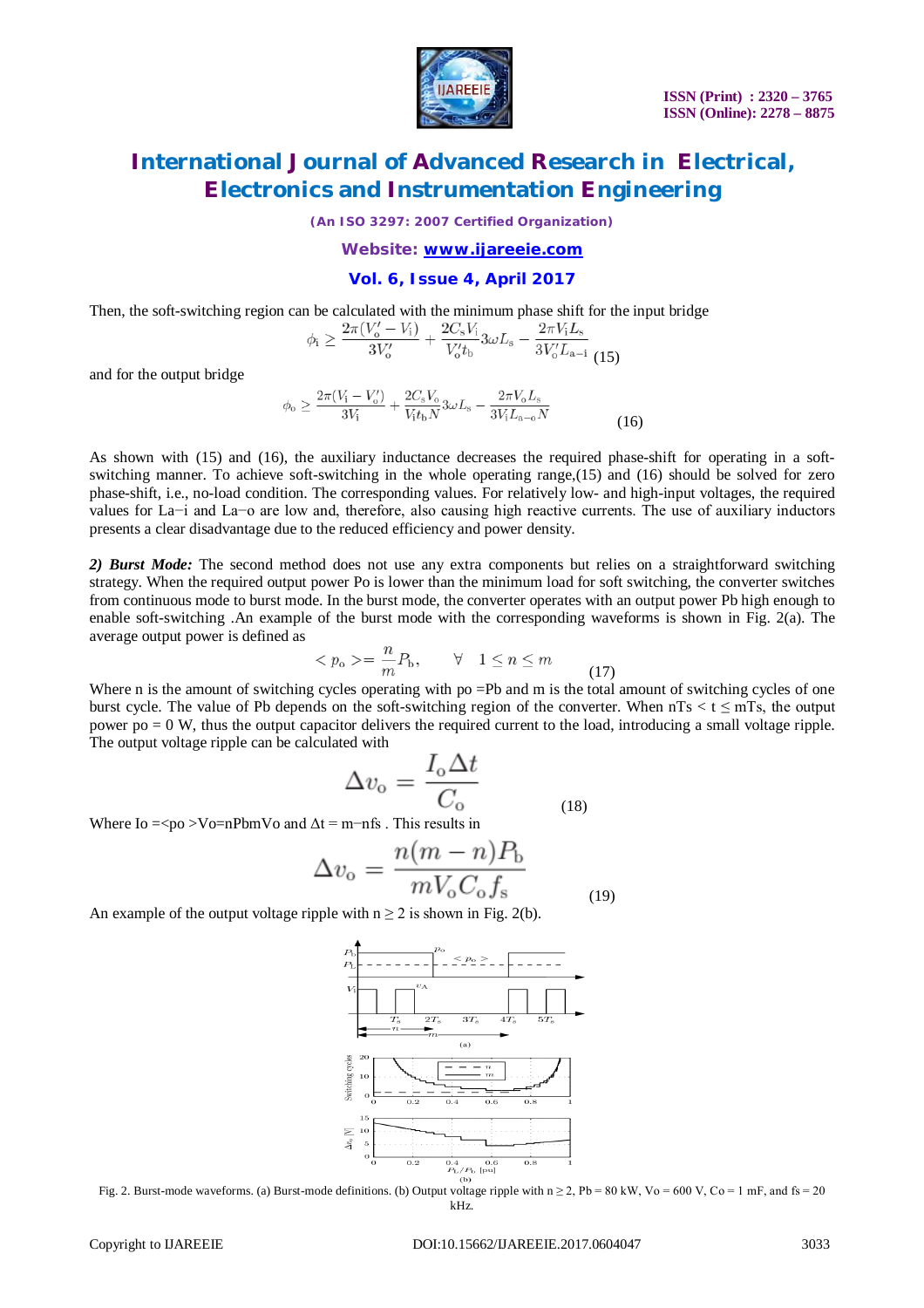

*(An ISO 3297: 2007 Certified Organization)*

### *Website: [www.ijareeie.com](http://www.ijareeie.com)*

### **Vol. 6, Issue 4, April 2017**

The downside of this method is the need for a larger output capacitance for the same voltage ripple requirements in normal operation without the burst mode. Furthermore, while the switching frequency is unchanged, the converter becomes audible due to the discontinuous operation.

### **IV. PHOTOVOLTAIC SYSTEM AND INDUCTION MOTOR (IM)**

A Photovoltaic (PV) system directly converts solar energy into electrical energy. The basic device of a PV system is the PV cell. Cells may be grouped to form arrays. The voltage and current available at the terminals of a PV device may directly feed small loads such as lighting systems and DC motors or connect to a grid by using proper energy conversion devices this photovoltaic system consists of three main parts which are PV module, balance of system and load. The major balance of system components in this systems are charger, battery and inverter.



. Practical PV device.

A photovoltaic cell is basically a semiconductor diode whose p–n junction is exposed to light. Photovoltaic cells are made of several types of semiconductors using different manufacturing processes. The incidence of light on the cell generates charge carriers that originate an electric current if the cell is short circuited1



. Characteristics I-V curve of the PV cell.

The equivalent circuit of PV cell In the above figure the PV cell is represented by a current source in parallel with diode. Rs and Rp represent series and parallel resistance respectively.

The output current and voltage form PV cell are represented by I and V. The I-Characteristics of PV cell are shown in fig.6. The net cell current I is composed of the light generated current IPV and the diode current ID

#### **INDUCTION MOTOR (IM)**

An induction motor is an example of asynchronous AC machine, which consists of a stator and a rotor. This motor is widely used because of its strong features and reasonable cost. A sinusoidal voltage is applied to the stator, in the induction motor, which results in an induced electromagnetic field. A current in the rotor is induced due to this field, which creates another field that tries to align with the stator field, causing the rotor to spin. A slip is created between these fields, when a load is applied to the motor. Compared to the synchronous speed, the rotor speed decreases, at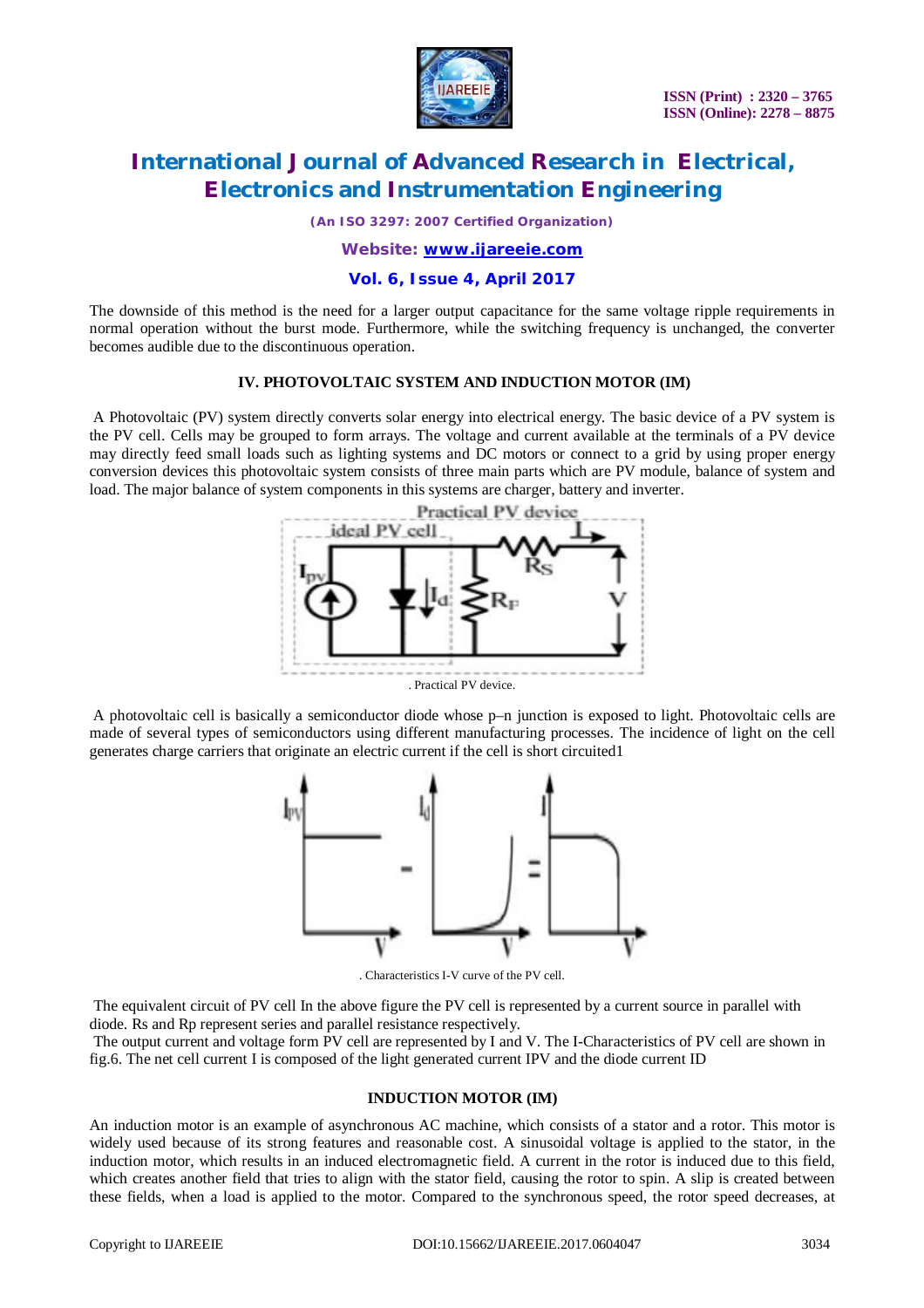

*(An ISO 3297: 2007 Certified Organization)*

### *Website: [www.ijareeie.com](http://www.ijareeie.com)*

### **Vol. 6, Issue 4, April 2017**

higher slip values. The frequency of the stator voltage controls the synchronous speed. The frequency of the voltage is applied to the stator through power electronic devices, which allows the control of the speed of the motor. The research is using techniques, which implement a constant voltage to frequency ratio. Finally, the torque begins to fall when the motor reaches the synchronous speed. Thus, induction motor synchronous speed is defined by following equation,

$$
n_s = \frac{120f}{P}
$$

Where f is the frequency of AC supply, n, is the speed of rotor; p is the number of poles per phase of the motor. By varying the frequency of control circuit through AC supply, the rotor speed will change.

*A. Control Strategy of Induction Motor*

Power electronics interface such as three-phase SPWM inverter using constant closed loop Volts l Hertz control scheme is used to control the motor. According to the desired output speed, the amplitude and frequency of the reference (sinusoidal) signals will change. In order to maintain constant magnetic flux in the motor, the ratio of the voltage amplitude to voltage frequency will be kept constant. Hence a closed loop Proportional Integral (PI) controller is implemented to regulate the motor speed to the desired set point. The closed loop speed control is characterized by the measurement of the actual motor speed, which is compared to the reference speed while the error signal is generated. The magnitude and polarity of the error signal correspond to the difference between the actual and required speed. The PI controller generates the corrected motor stator frequency to compensate for the error, based on the speed error.

#### **V.MATLAB/SIMULATION RESULTS**



Fig 3 Matlab/simulation conventional circuit of three-phase DAB dc-dc converter Topology.



Fig 4 simulation wave form of output voltage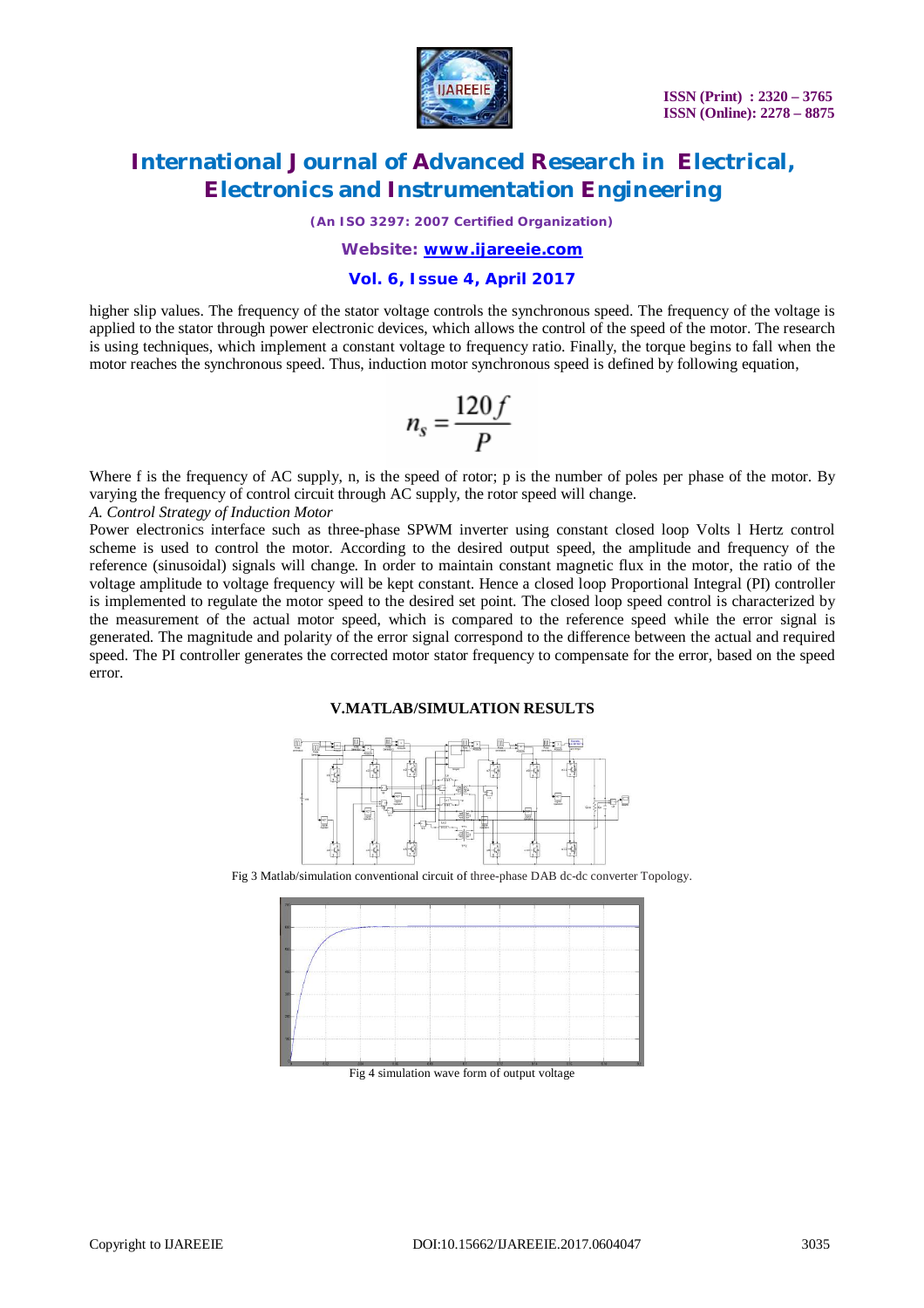

*(An ISO 3297: 2007 Certified Organization) Website: [www.ijareeie.com](http://www.ijareeie.com)* **Vol. 6, Issue 4, April 2017**



Fig 8 simulation wave form of output voltage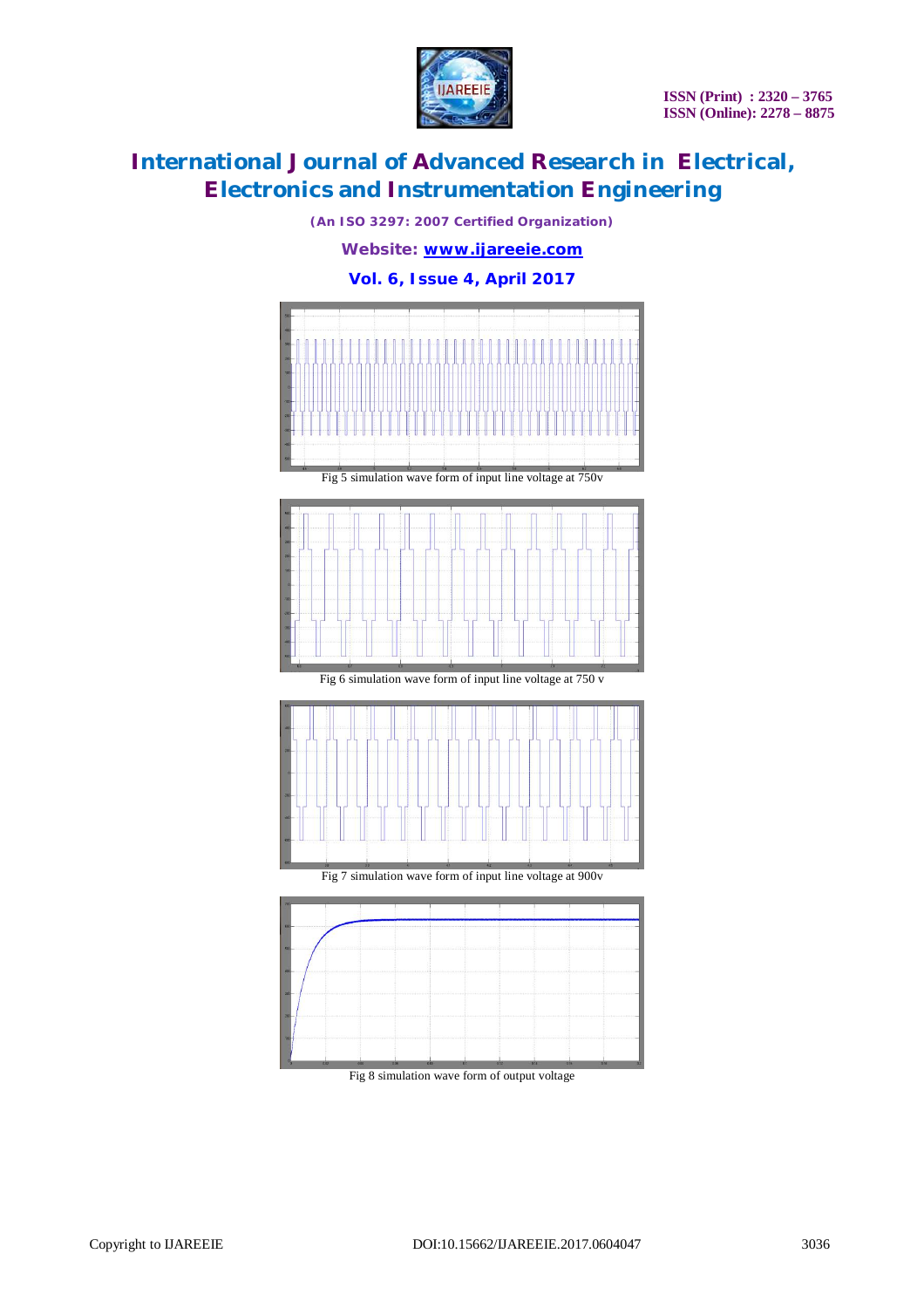

*(An ISO 3297: 2007 Certified Organization)*

### *Website: [www.ijareeie.com](http://www.ijareeie.com)*

### **Vol. 6, Issue 4, April 2017**



Fig 9 simulation wave form of line voltages and currents



Fig 10 Matlab/simulation proposed method of three-phase DAB dc-dc converter Topology with Induction Motor



Fig 11 simulation wave form of dc-dc converter Topology with Induction Motor torque, speed and voltage

#### **VI.CONCLUSION**

This work has evaluated the strategy for utilization of PV Cells for induction motor pumping. The electricity bill gets reduced since solar energy is utilized for agriculture pumping. The Photo Voltaic powered three phase induction motor drive system is successfully designed, modeled and simulated using Matlab/Simulink. The concept of Photo Voltaic pumping is proposed. The simulation results of three phase induction motor for Photo Voltaic pumping are presented. The simulation results are in line with the theoretical results. The scope of this work is the simulation and implementation of three phase PV Powered Induction motor drive system.

#### **REFERENCES**

[1].Nico H. Baars, Student Member, IEEE, Jordi Everts, Member, IEEE, Henk Huisman, Jorge L. Duarte, Member, IEEE, and Elena A. Lomonova, Senior Member, IEEE"A 80-kW Isolated DC–DC Converter m for Railway Applications"IEEE Transactions On Power Electronics, Vol. 30, No. 12, December 2015.

[2] R. De Doncker, D. Divan, and M. Kheraluwala, "A three-phase softswitched high-power-density dc/dc converter for high-power applications," IEEE Trans. Ind. Appl., vol. 27, no. 1, pp. 63–73, Jan. 1991.

[3] J. Dudrik, P. Spanik, and N.-D. Trip, "Zero-voltage and zero-current switching full-bridge dc-dc converter with auxiliary transformer," IEEE Trans. Power Electron., vol. 21, no. 5, pp. 1328–1335, Sep. 2006.

[4] J.-G. Cho, C.-Y. Jeong, and F. Lee, "Zero-voltage and zero-currentswitching full-bridge PWM converter using secondary active clamp," IEEE Trans. Power Electron., vol. 13, no. 4, pp. 601–607, Jul. 1998.

[5] O. Patterson and D. Divan, "Pseudo-resonant full bridge dc/dc converter," IEEE Trans. Power Electron., vol. 6, no. 4, pp. 671–678, Oct. 1991.

[6] R. Steigerwald, "A comparison of half-bridge resonant converter topologies," IEEE Trans. Power Electron., vol. 3, no. 2, pp. 174–182, Apr. 1988. [7] A. Bhat and R. Zheng, "Analysis and design of a three-phase LCC-type resonant converter," IEEE Trans. Aerospace and Electron. Syst., vol. 34, no. 2, pp. 508–519, Apr. 1998.

[8] R. Steigerwald, "High-frequency resonant transistor dc-dc converters," IEEE Trans. Ind. Electron., vol. IE-31, no. 2, pp. 181–191, May 1984.